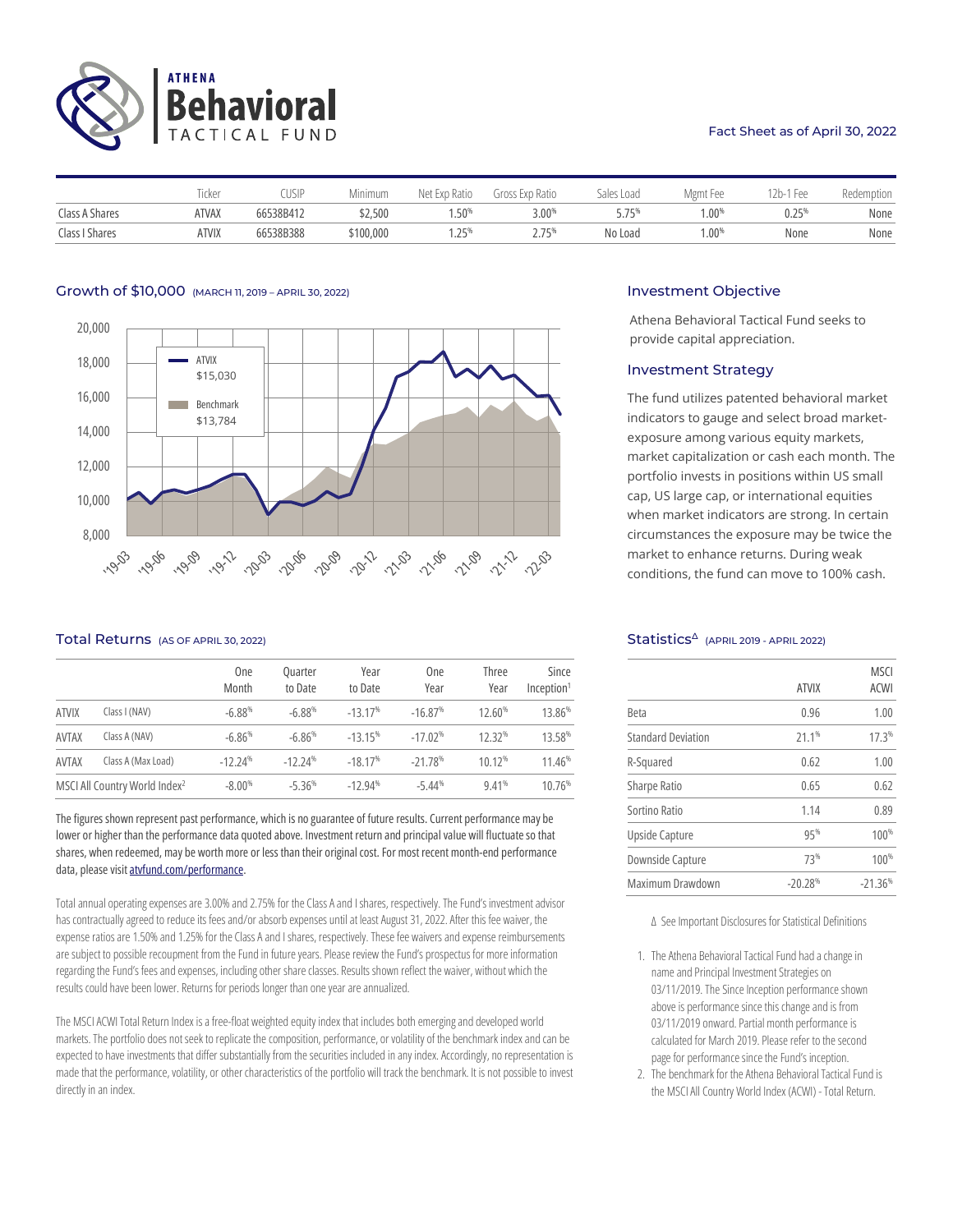# Historical Performance (AS OF MARCH 31, 2021)

|                                           |                    | <b>One</b><br>Year | <b>Three</b><br>Year | Five<br>Year | Since<br>Inception <sup>1</sup> |
|-------------------------------------------|--------------------|--------------------|----------------------|--------------|---------------------------------|
| <b>ATVIX</b>                              | Class I (NAV)      | $-7.74%$           | 16.78%               | 10.99%       | 8.03%                           |
| AVTAX                                     | Class A (NAV)      | $-7.99%$           | 16.45%               | 10.68%       | 7.74%                           |
| <b>AVTAX</b>                              | Class A (Max Load) | $-13.27%$          | 14.16%               | 9.37%        | 6.81%                           |
| MSCI All Country World Index <sup>2</sup> |                    | 7.28%              | 13.75%               | 11.64%       | 9.15%                           |
| S&P 500 Index                             |                    | 15.65%             | 18.92%               | 15.99%       | 13.80%                          |

The figures shown represent past performance, which is no guarantee of future results. Current performance may be lower or higher than the performance data quoted above. Investment return and principal value will fluctuate so that shares, when redeemed, may be worth more or less than their original cost. For most recent month-end performance data, please visit atvfund.com/performance.

Total annual operating expenses are 3.00% and 2.75% for the Class A and I shares, respectively. The Fund's investment advisor has contractually agreed to reduce its fees and/or absorb expenses until at least August 31, 2022. After this fee waiver, the expense ratios are 1.50% and 1.25% for the Class A and I shares, respectively. These fee waivers and expense reimbursements are subject to possible recoupment from the Fund in future years. Please review the Fund's prospectus for more information regarding the Fund's fees and expenses, including other share classes. Results shown reflect the waiver, without which the results could have been lower. Returns for periods longer than one year are annualized.

The S&P 500 index is capitalization-weighted and designed to measure performance of the broad domestic economy through changes in the aggregate market value of 500 stocks representing all major industries. The MSCI ACWI Total Return Index is a free-float weighted equity index that includes both emerging and developed world markets.The portfolio does not seek to replicate the composition, performance, or volatility of the benchmark indexand can be expected to have investments that differ substantially from the securities included in any index. Accordingly, no representation is made that the performance, volatility, or other characteristics of the portfolio will track the benchmark. It is not possible to invest directly in an index.

1. The Athena Behavioral Tactical Fund had a change in name and Principal Investment Strategies on 03/11/2019. The Since Inception performance shown here is performance since the Fund's inception on 05/15/2015. Returns for periods longer than one year are annualized.